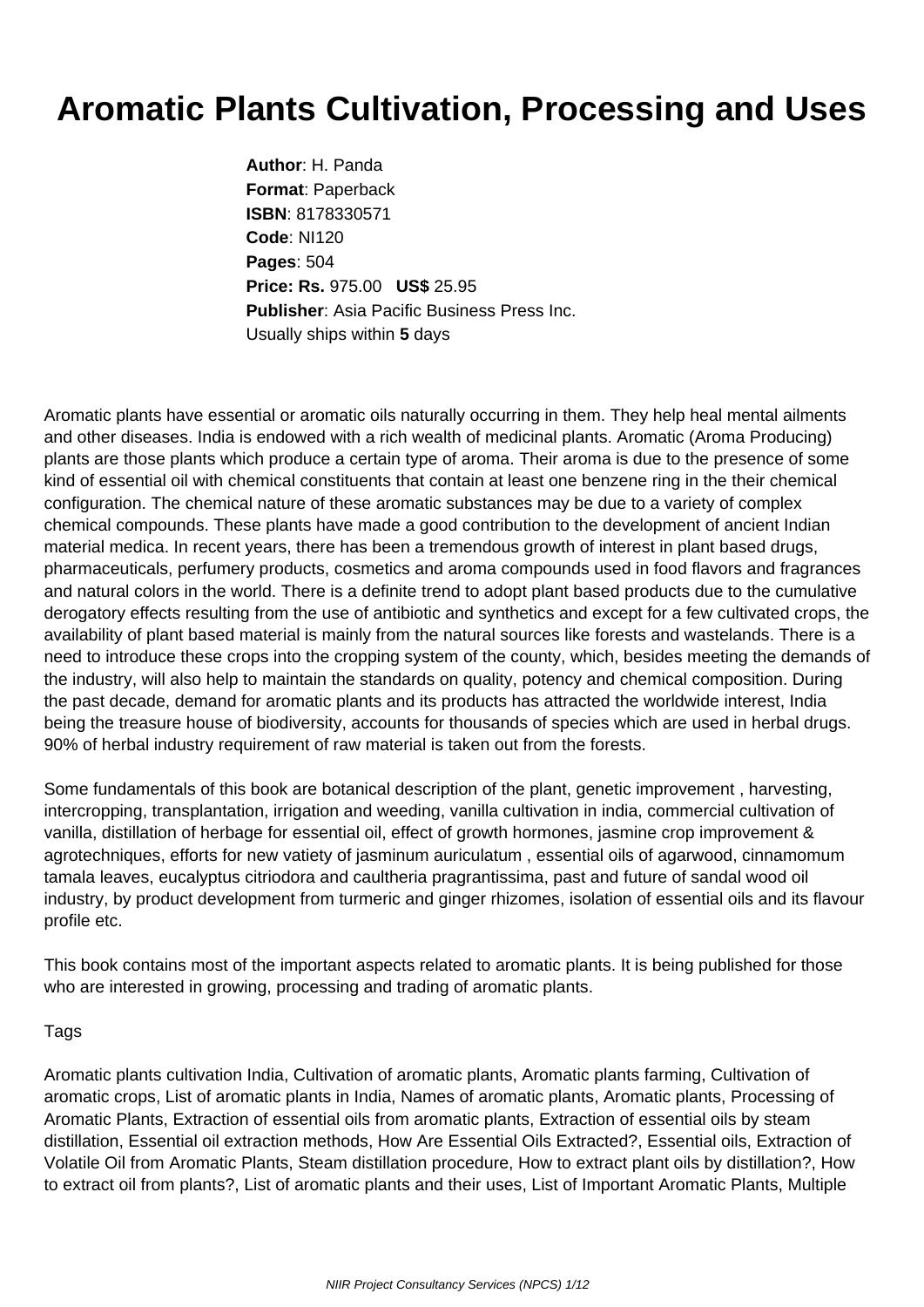## **Contents**

1. Cultivation of Tagetes Minuta Botanical description of the plant Genetic improvement Agrotechnology Soil and climate Propagation Weed control Fertilizers and manures Irrigation **Harvesting**  Intercropping Crop rotations **Diseases Distillation Chemistry**  Distillation unit design availability 2. Cultivation of Eucalyptus Citriodora Description of the plant **Cultivation**  Soil and Climate Preparation of Land Propagation **Nursery Transplanting**  Weeding Manures and Fertilizers **Harvesting**  Pests and Diseases **Distillation**  Yield Chemical Constituents Uses 3. Cultivation of Rosmarinus Officinalis **Introduction**  Description of the plant **Cultivation**  Soil and Climate Propagation Transplanting, interculture and fertilizer application Irrigation **Harvesting**  Pests and diseases and their control **Distillation**  Oil content and yield Chemical constituents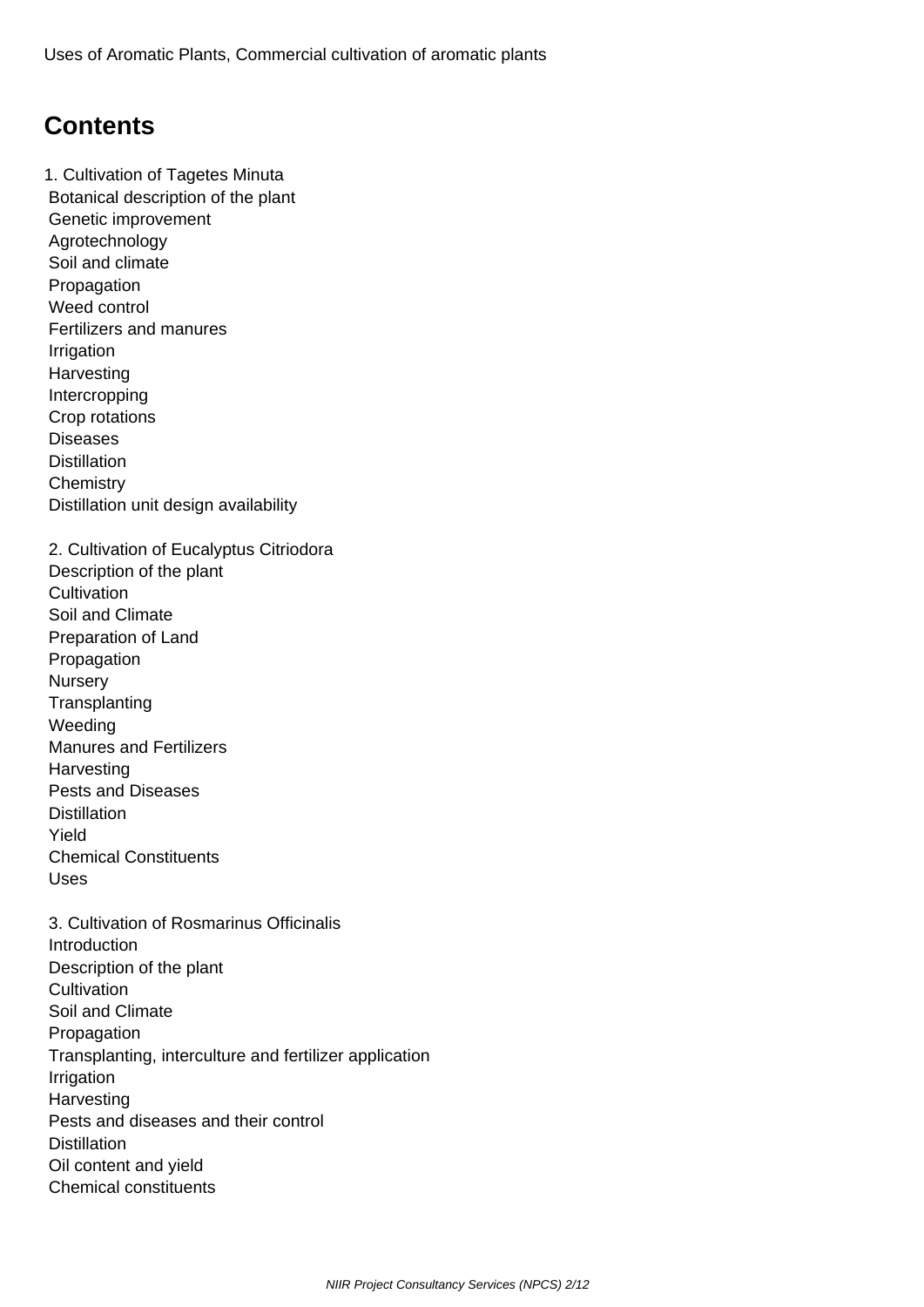4. Cultivation of Coriander Sativum Description of the Plant **Cultivation**  Soil and Climate **Propagation**  Irrigation **Harvesting**  Pests and Diseases **Distillation**  Yield Chemical Constituents Uses Economics of Cultivation 5. Cultivation of Lavender Species Botany Soil and Climate **Cultivation Propagation**  Propagation By Seeds **Transplantation**  Fertilizer Application Weeding **Regeneration**  Harvesting **Distillation**  Oil Content and Oil Yield Chemical Constituents Uses Economics of Cultivation 6. Cultivation of Matricaria Chamomilla Description of the Plant **Genetics Cultivation**  Soil and climate Propagation/nursery Transplantation, irrigation and weeding Cropping sequence Pests and diseases Manures and fertilizers **Harvesting**  Collection of seeds Yield Drying and storage **Distilation**  Yield and characteristics of the oil Uses Specification of the drug Economics of cultivation

7. Vanilla World s second most expensive spice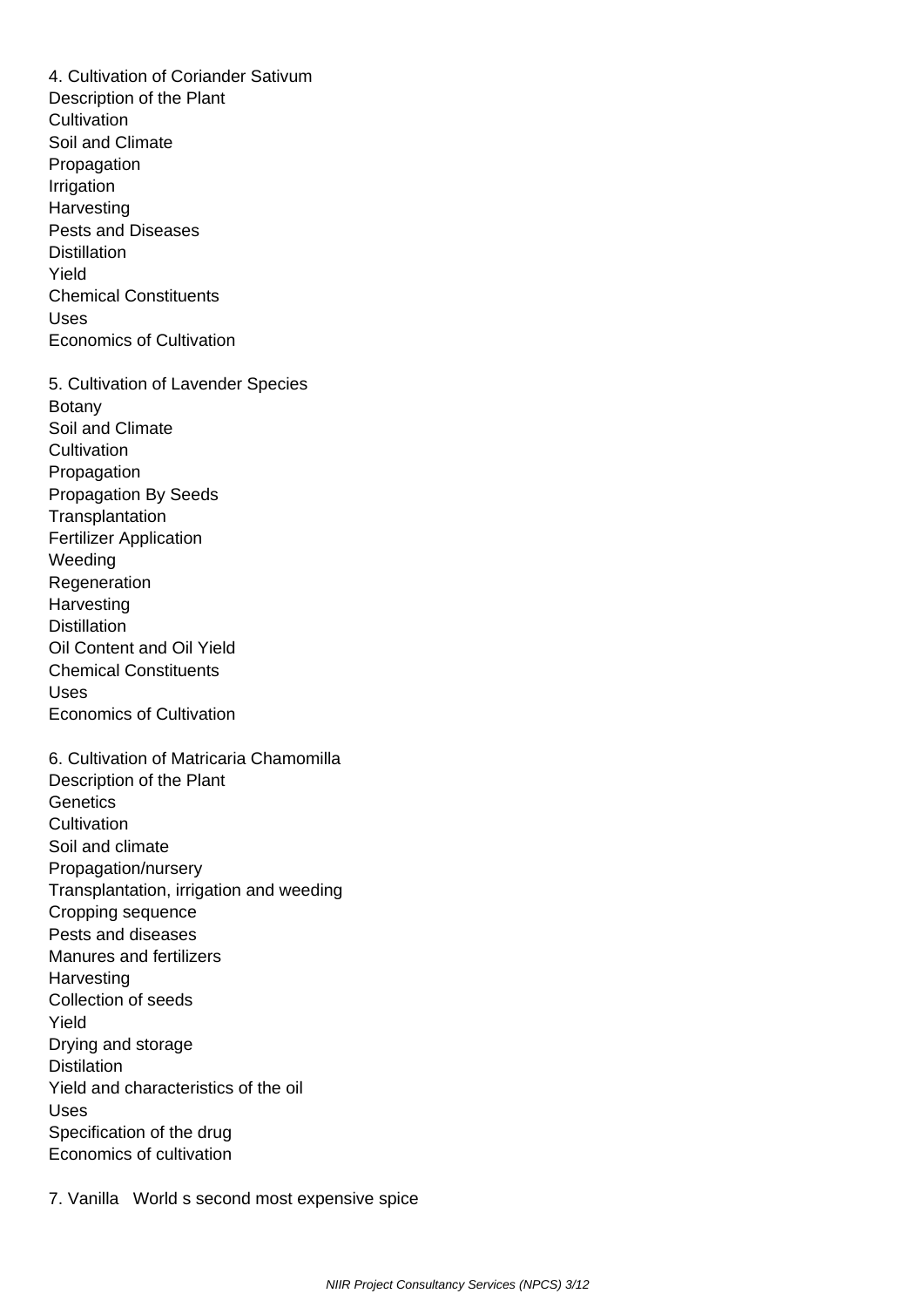Vanilla Flower Vanilla Beans Vanilla cultivation in India Commercial Cultivation of Vanilla Vanilla Extract and Flavourings Commercial uses of Vanilla Market for Vanilla Exports grades and standards

 8. Cultivation of Artemisia Annua Description of the plant Soil and climate **Propagation**  Weed control Fertilizers and manures Irrigation **Harvesting**  Chemistry and uses **Distillation** Economics of cultivation

 9. Cultivation of Mentha Arvensis Plant descriptors Available cultivars of menthol mint Choice of place for cultivation Land preparation Preparation of planting material Production of suckers Production of seedlings Planting of suckers in the field Fertilizer application Irrigation and drainage Interculture and weed control Crop rotation **Intercropping Harvesting**  Yield Storage of herbage Pests and diseases Insect pests **Diseases**  Distillation of herbage for essential oil Directly fired distillation tank Design availability Use of mint oil and its derivatives Economics of cultivation

- 10. Cultivation of French Basil (Ocimum Bacilicum L.)
- 1. European Type
- 2. Reunion Type
- 3. Methyl Cinnamate Type
- 4. Eugenol Type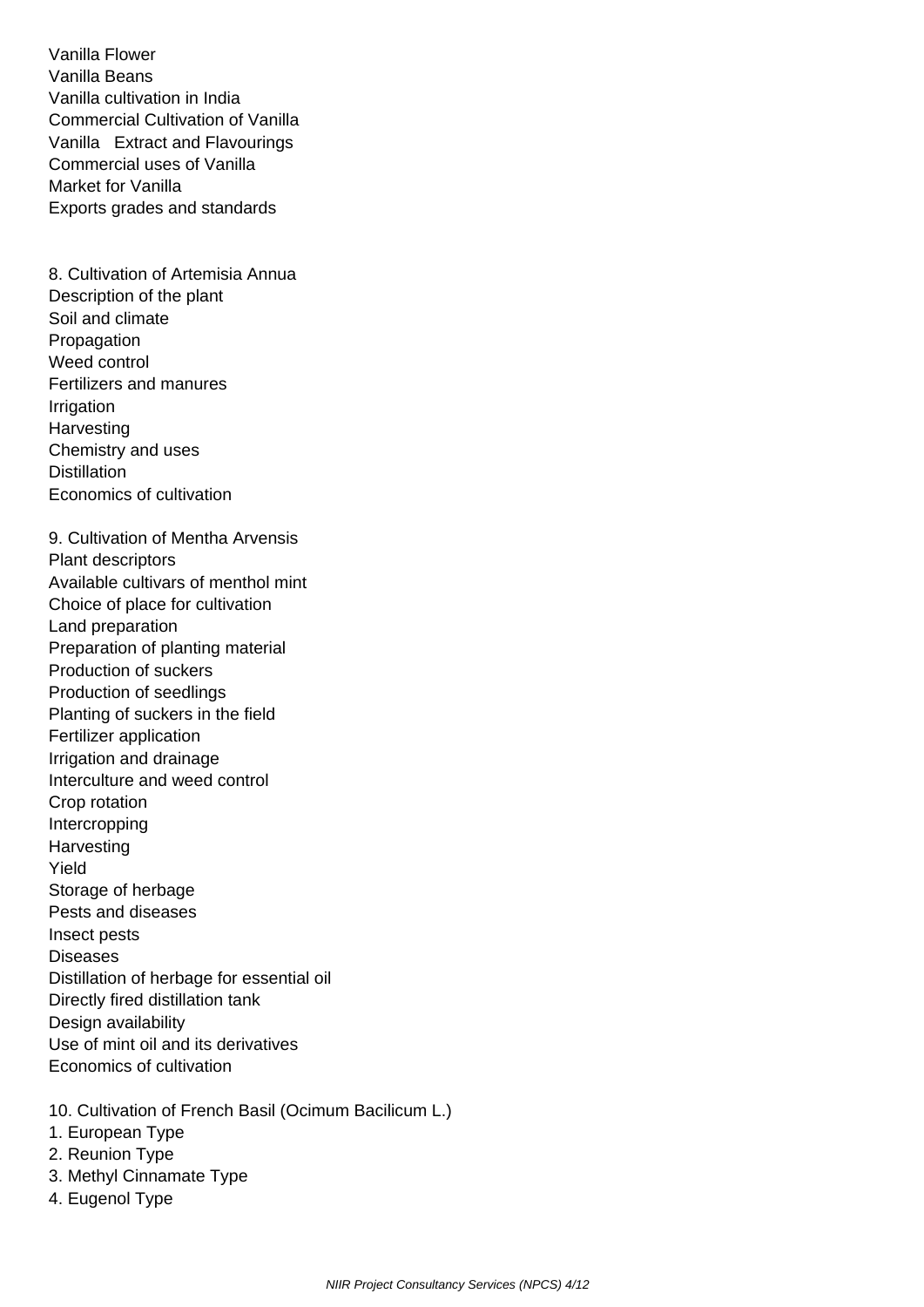Botany Soil and Climate Field preparation Propagation (a) Raising of Nursery (b) Planting Irrigation Fertiliser Application **Interculture**  Harvesting and Yield Agronomical Studies Physiological Studies Heavy metal tolerance Effect of growth hormones Mineral contents Seed mucilage studies Effect of photoperiodism Biosynthesis of Eugenol Tissue Culture Studies Genetical Studies Chemical Composition Uses **Cosmetic**  Food Folk medicine Ayurvedic Properties 11. Jasmine Crop improvement & agrotechniques New varieties of jasmine Arka Surabhi Arka Arpan Efforts for new vatiety of Jasminum auriculatum for extraction of essential oil Constituent of Jasmine essential oil Agronomy Plant protection Water saving, labour saving low cost device for propagation of plant cuttings Details of the device Required materials for the device Detailed method Economic viability of growing jasmine for essential oil

 12. Semecarpus Anacardium L.f. Introduction Chemistry of Nuts

 13. Himalayan Cedarwood Oil Essential oil of Deodar (Cedrus Deodara) Essential oil of Juniperus Recurva var. Squamata and other oils of Juniperus spp. Agarwood and Oil Agarwood Uses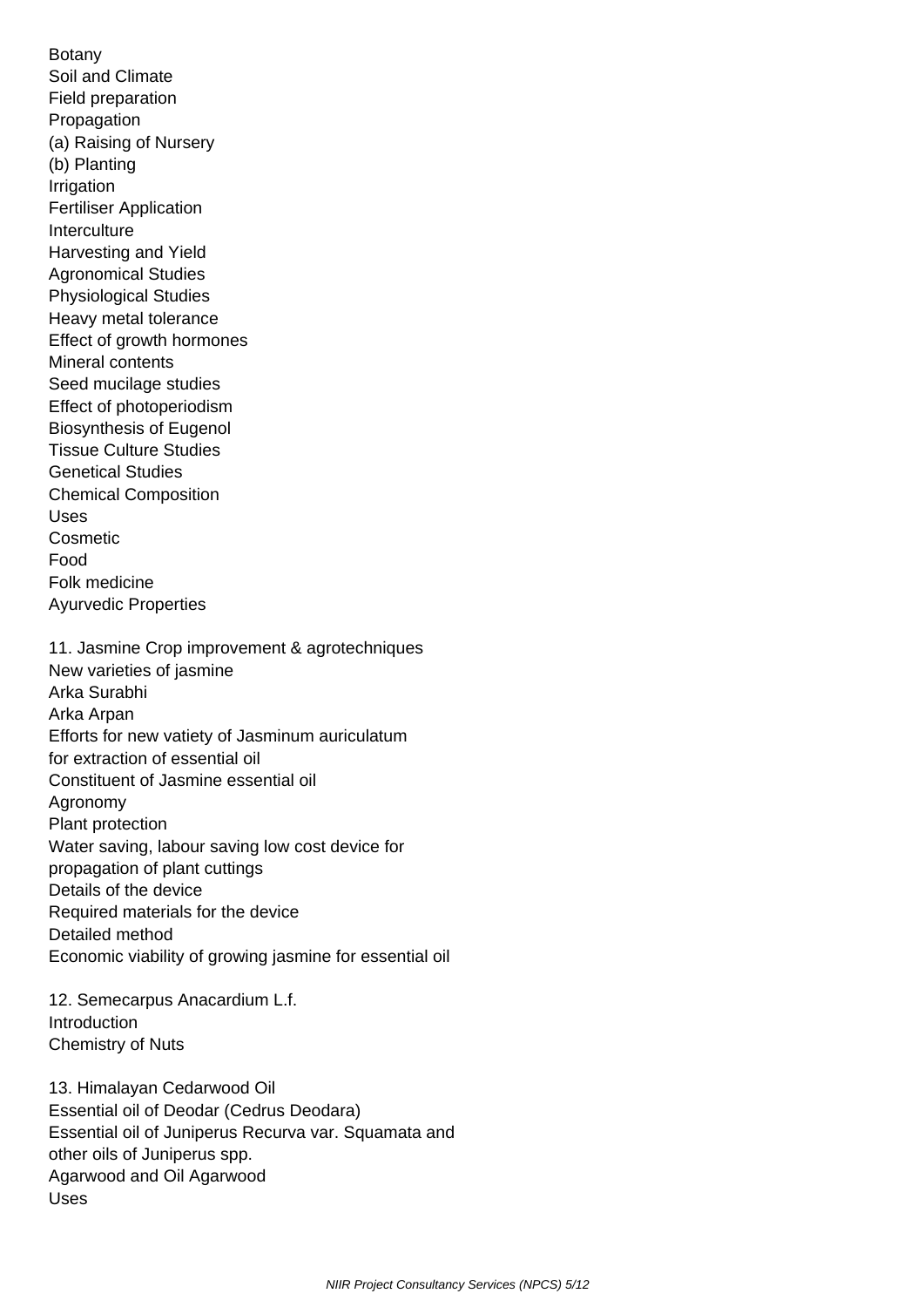14. Essential oils of Agarwood, Cinnamomum Tamala Leaves, Eucalyptus Citriodora and Caultheria Pragrantissima **Distillation Gaultheria Eucalyptus** 

 15. Past and Future of Sandal wood Oil Industry Plantation and Harvesting Disease Control Distillation of Oil Packing Problems and their Solutions **Adulteration**  Future Prospects Kewda Industry in Orissa

 16. Production Technology and Package of Practices in Chilli Cultivated Species of Capsicum Constraints in Chilli Production Technologies Developed Disease and Disease Management Marketing in Chilli Value Addition in Chilli

 17. By Product Development from Turmeric and Ginger Rhizomes **Introduction**  By Product Development in Turmeric Curcumin Turmeric Essential Oils Isolation of Essential Oils and its Flavour Profile By product Development in Ginger Survey of Raw Material Essential oils Oleoresin Gingerol in Ginger Oleoresin **Starch**  Protein Crude Fibre Commercial Extraction of Ginger Oleoresin Process Description for Oleoresins Oleoresin Quality Flavour Quality of Ginger Oleoresins Essential Oils of Ginger Profile of Flavour in Ginger Cultivars

- 18. Synthesis of 4 Acye 3, 7,7 Trimethylbicyclo [4, 1, 0] Hept 3 ene and Related Compounds by Friedel Crafts Reaction on  $(+)$  ~ Car 3 ene Results and Discussions
- 1. Synthesis of 4 acetyl 3, 7, 7 trimethylbicyclo [4, 1, 0] hept 3 ene and its position isomers (II).
- 2. Synthesis of 4 propionyl 3, 7, 7 trimethylbicyclo [4, 1, 7]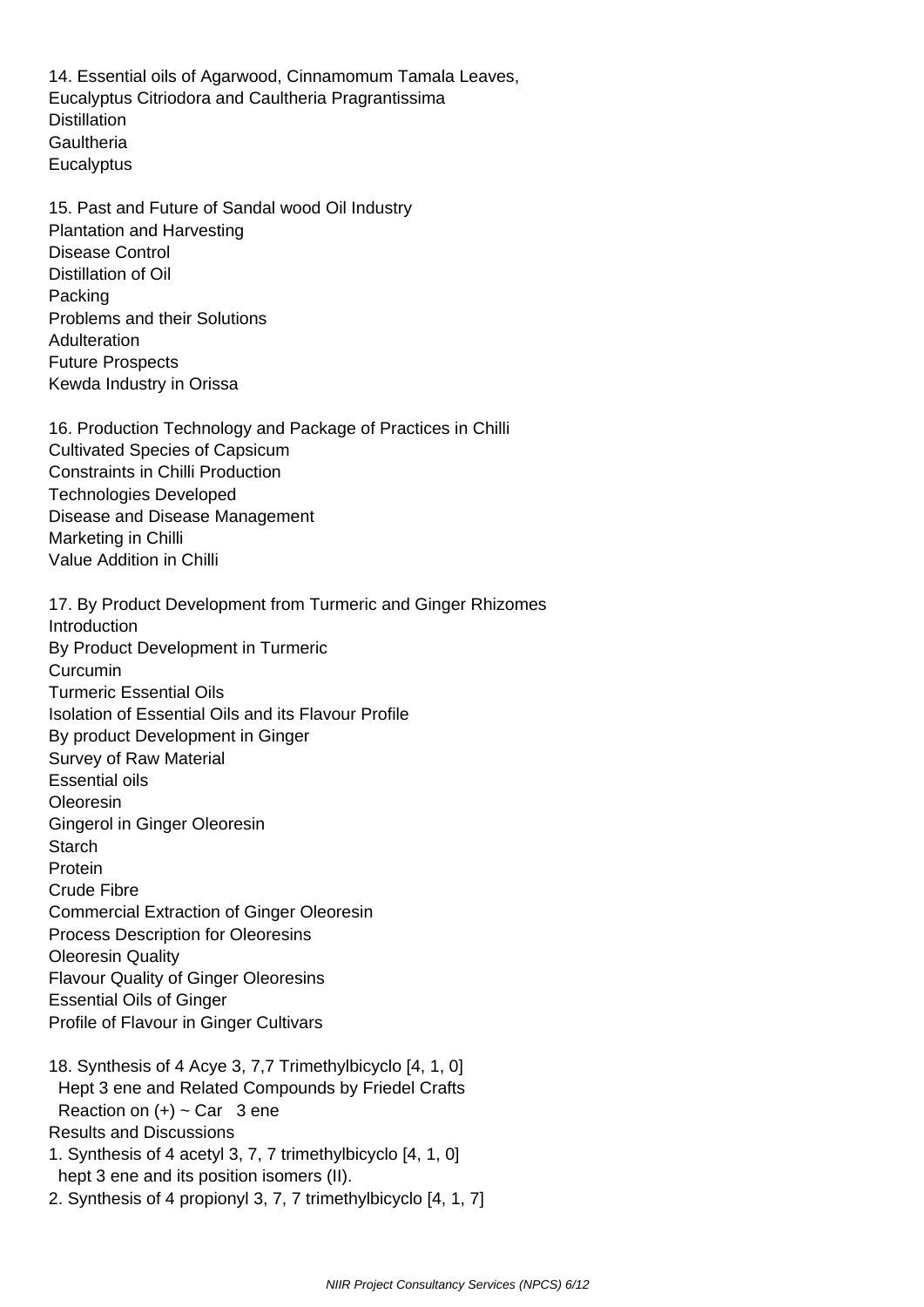hept 3 ene and its position isomers (III). 3. Synthesis of 4 Butyryl 3, 7, 7 trimethylbicyclo [4, 1, 0] hept 3 ene and its position isomers (IV). **Experimental**  Fractionation of Turpentine Oil for Isolation of 3, 7, 7 Trimethylbicyclo [4, 1, 0] hept 3 ene  $((+)$  Car 3 ene (I)). 4 Acetyl 3, 7, 7 trimethylbicyclo [4, 1, 0] hept 3 ene and its position isomers (II). Separation of IIa, and IIc by Column Chromatography. 4 Acetyl 3, 7, 7 trimethylbicyclo [4, 1, 0] hept 2 ene (IIb) 3 Methylene 4 acetyl 7, 7 dimethylbicyclo  $[4, 1, 0]$  heptane  $(I|c)$  4 Propionyl 3, 7, 7 trimethylbicyclo [4,1,0] hept 3 ene and position isomers (III). Separation of IIIa, IIIb and IIIc by column Chromatography. 4 Propionyl 3, 7, 7 trimethylbicyclo [4, 1, 0] hept 3 ene (IIIa). 4 Propionyl 3, 7, 7 trimethylbicyclo [4, 1, 0] hept 2 ene (IIIb). 3 Methylene 4 propionyl 7, 7 dimethylbicyclo [4, 1, 0] heptane (IIIc). 4 Butyryl 3, 7, 7 trimethylbicyclo [4, 1, 0] hept 3 ene and its position isomers (IV). Sederation of IVa, IVb and IVc by column chromatography. 4 Butyryl 3, 7, 7 trimethylbicyclo [4, 1, 0] hept 3 ene (IVa). 4 Butyryl 3, 7, 7 trimethylbicyclo [4, 1, 0] hept 2 ene (IVb). 3 Methylene 4 Butyryl 7, 7 dimethylbicyclo [4, 1, 0] heptane (IVc). 19. Free and Glycosidically bound volatiles of Clove (Eugenia caryophyllata) Experimental Procedures Capillary Gas Chromatographic Analysis **Results**  20. Cultivation of Spices Black Pepper Climate Soil Varieties Production of Rooted Cuttings Cultural Practices

 Bush Pepper Diseases Pests

Soil Fertility and Nutrient Management

**Harvesting** 

Irrigation

**Standards** Planting

Under Planting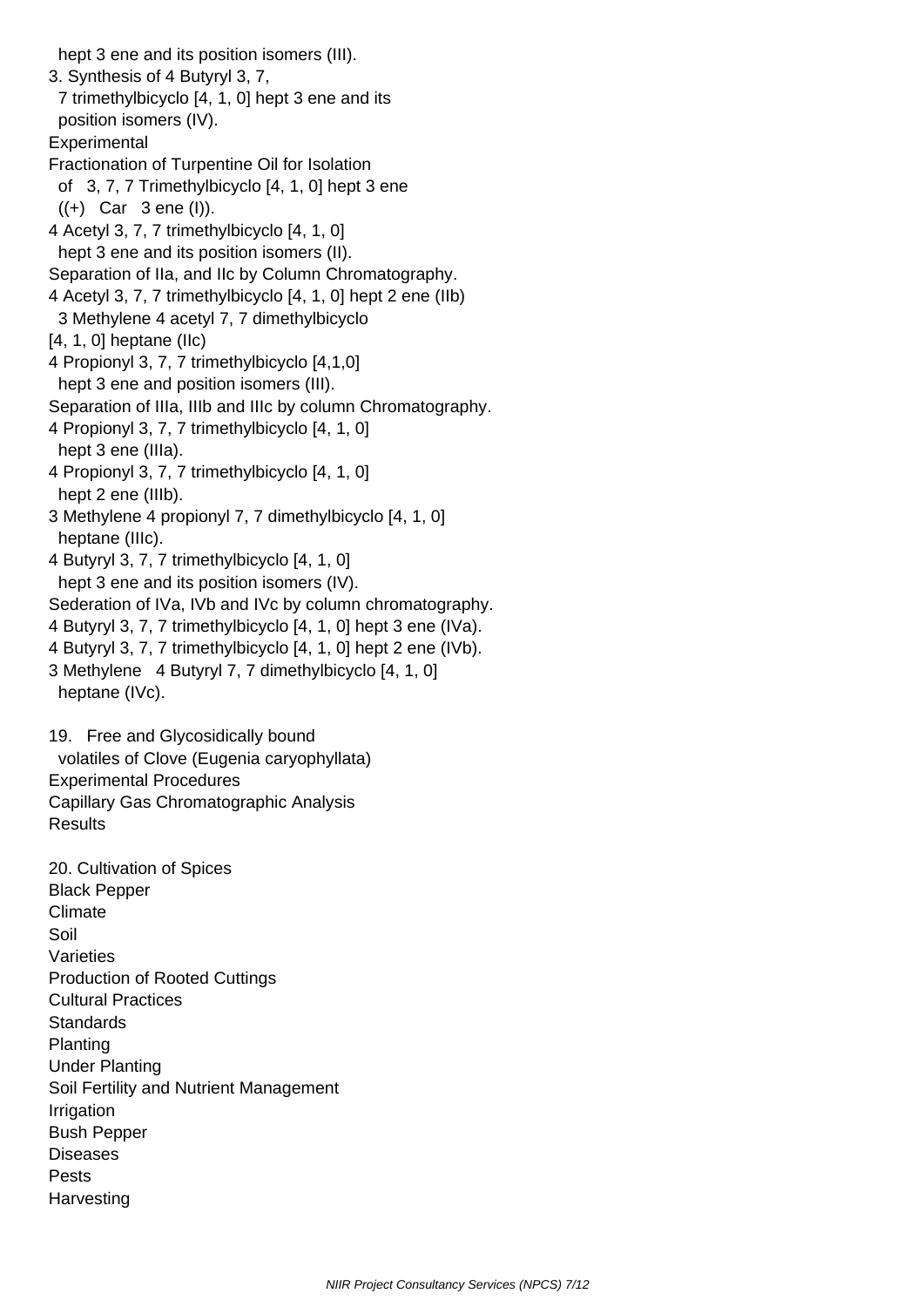Cardamom Mainfield Planting Varieties Propagation **Diseases**  Pests Cloves Climate and Soil Varieties Planting Material Planting Manuring Diseases Pests Nutmeg Cultural Practices Manuring Pests Cinnamon Cultural Practices **Diseases**  Manuring and Processing **Diseases**  Pests **Ginger**  Varieties Cultural Practices **Diseases**  Pests Turmeric Varieties Cultural Practices **Diseases**  Pests 21. Bunium persicum (Boiss.) Fedtsch Botany, Conservation Strategies and Cultivation Botanical Description of Plant Climate and Distribution Reasons and Remedies for Dwindling Population of B. persicum in Nature Phenotypic Variability **Climate**  Soil Type Preparation of Land Plantation` (i) Plantation Through Seeds (ii) Plantation Through Tuberous Roots Spacing Method of Plantation Manuring Weeding Irrigation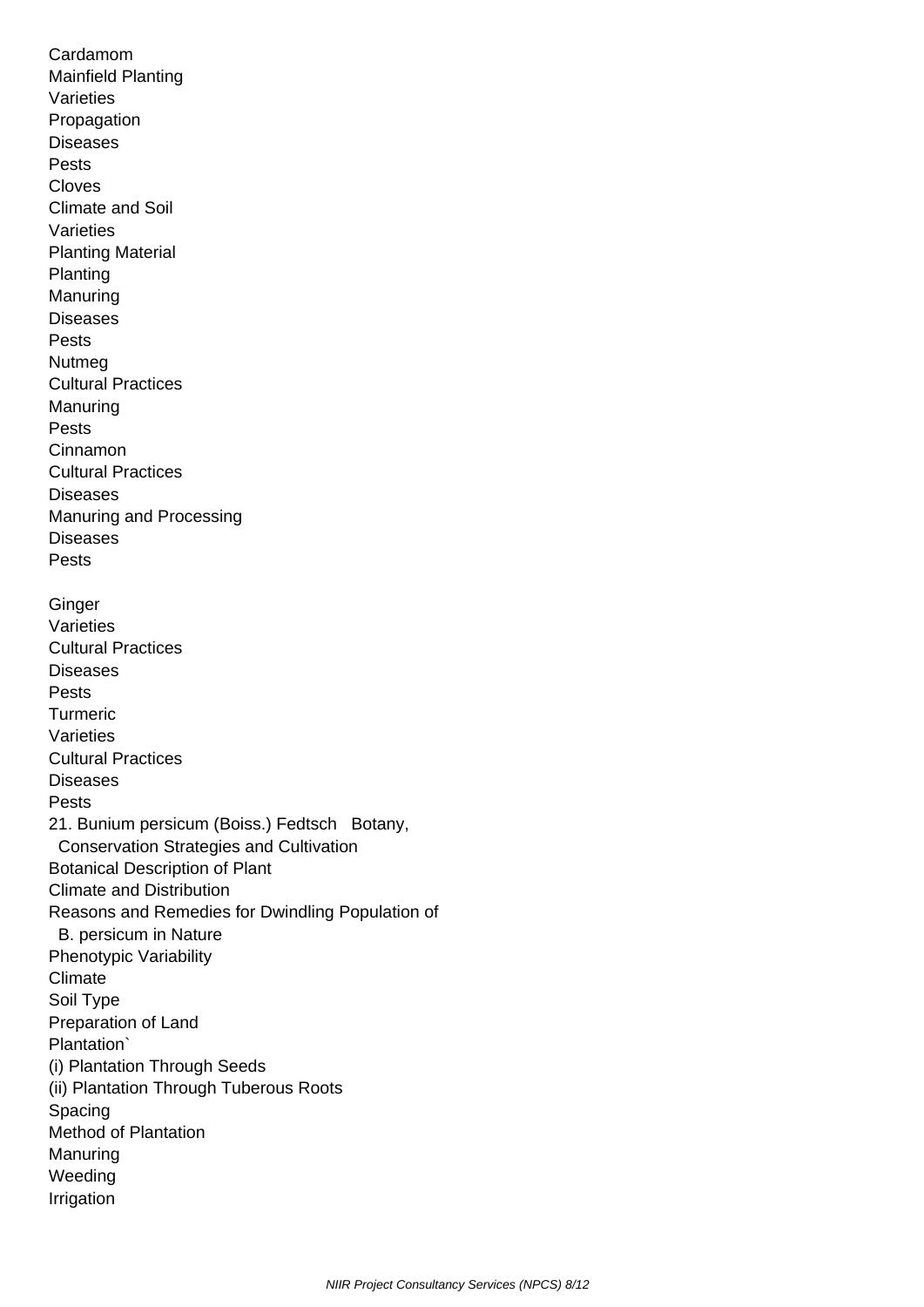**Harvesting**  Intercropping Pests and Diseases of Kala Zira Crop Experimental Studies for the Propagation of Planting Material Under Laboratory Conditions Regeneration Through Tissue Culture Economics of the Crop **Conclusion** 

 22. Essential Oils of Artemisia species in Kashmir Himalaya Artemisia moorcroftiana Wall Artemisia laciniata Wild Artemisia salsoloides Will Artemisia persica Boiss Artemisia vestita Wall **Conclusion** 

 23. Cultivation and Utilization of Kaempferia galanga L. Botany Crop Improvement Crop Management Extraction of Essential Oil Physico chemical Properties of Oil **Utilisation** 

24. Cultivation and Improvement of Sweet Marjoram

Floristics and Crop Improvement

(i) Floristics

- (ii) Studies on Floral Biology
- (iii) Crop Improvement

Crop Production and Management.

- (a) Soil and Climate
- (b) Propagation
- (c) Studies on Nutrient and Spacing
- (d) Use of Growth Regulators
- (e) Crop Rotation/Sequencing and Inter crops
- (f) Irrigation and Inter culture
- (g) Insect Pests and Diseases
- (h) Harvesting, Production of Essential Oil and Yield
- (i) Chemistry of Oil

 25. Cultivation of Davana for Essential Oil **Introduction**  Botany Floral biology Climate Soil Nursery raising **Transplanting**  Manures and fertilizers Irrigation Interculture Growth regulator application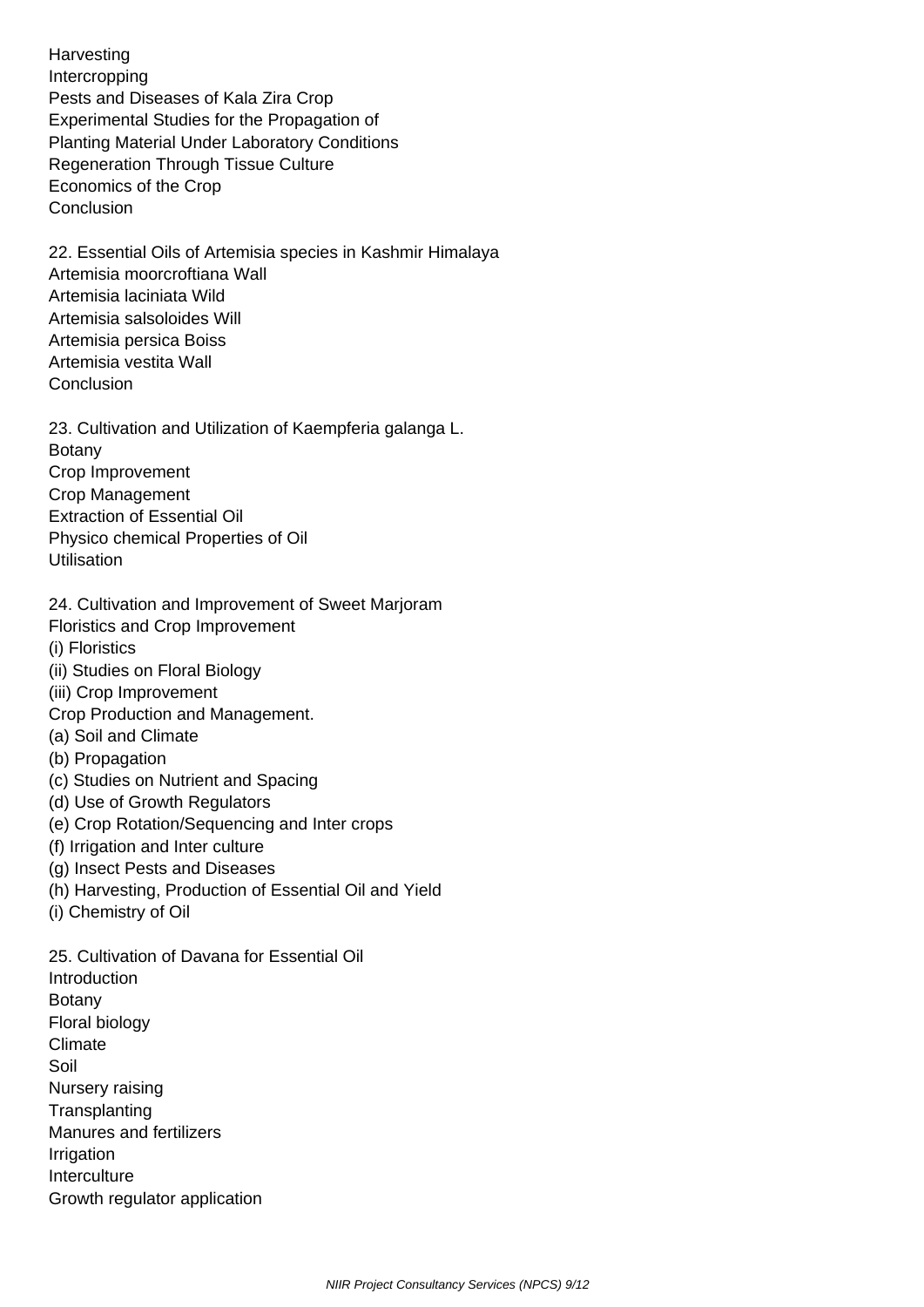Plant protection Insect pests Diseases Harvesting **Distillation**  Yield and Oil content Chemical Constituents Physico chemical characteristics of davana

 26. Essential Oil of Hyptis Suaveolens Poit Antimicrobial Efficacy of the Essential Oil of H. suaveolens (ii) Phytotoxic Behaviour of the Oil (iii) Chemical Constituents of the Oil **Conclusions** 

 27. Tagetes minuta (Wild Marigold) An Economic Crop for Hilly Regions Introduction Crop Management Harvesting and Distillation Quality Evaluation Uses of Tagetes Oil Research Needs

 28. Present Status of Jamrosa A Review **Cultivation** Areas Under Cultivation and Marketing Prospects

 29. Cultural Practices of CKP 25 (Lemongrass) under Irrigated conditions Introduction Effect of Date of Plantings Effect of Different Spacing Combinations Effect of Nitrogen Levels Recommendations

 30. Development of New Cultivars of Cymbopogons as Source of Terpene Chemicals

 31. Indian Cymbopogons Botany, Agrotechnology, Utilization, Constraints and Future Scope Botany Morphology Taxonomic Position **Distribution**  Cytological Studies \*Chromosome Number \*Cytogenetics \*Reproduction Agrotechnology Age of Plantation Manures and Fertilizers Irrigation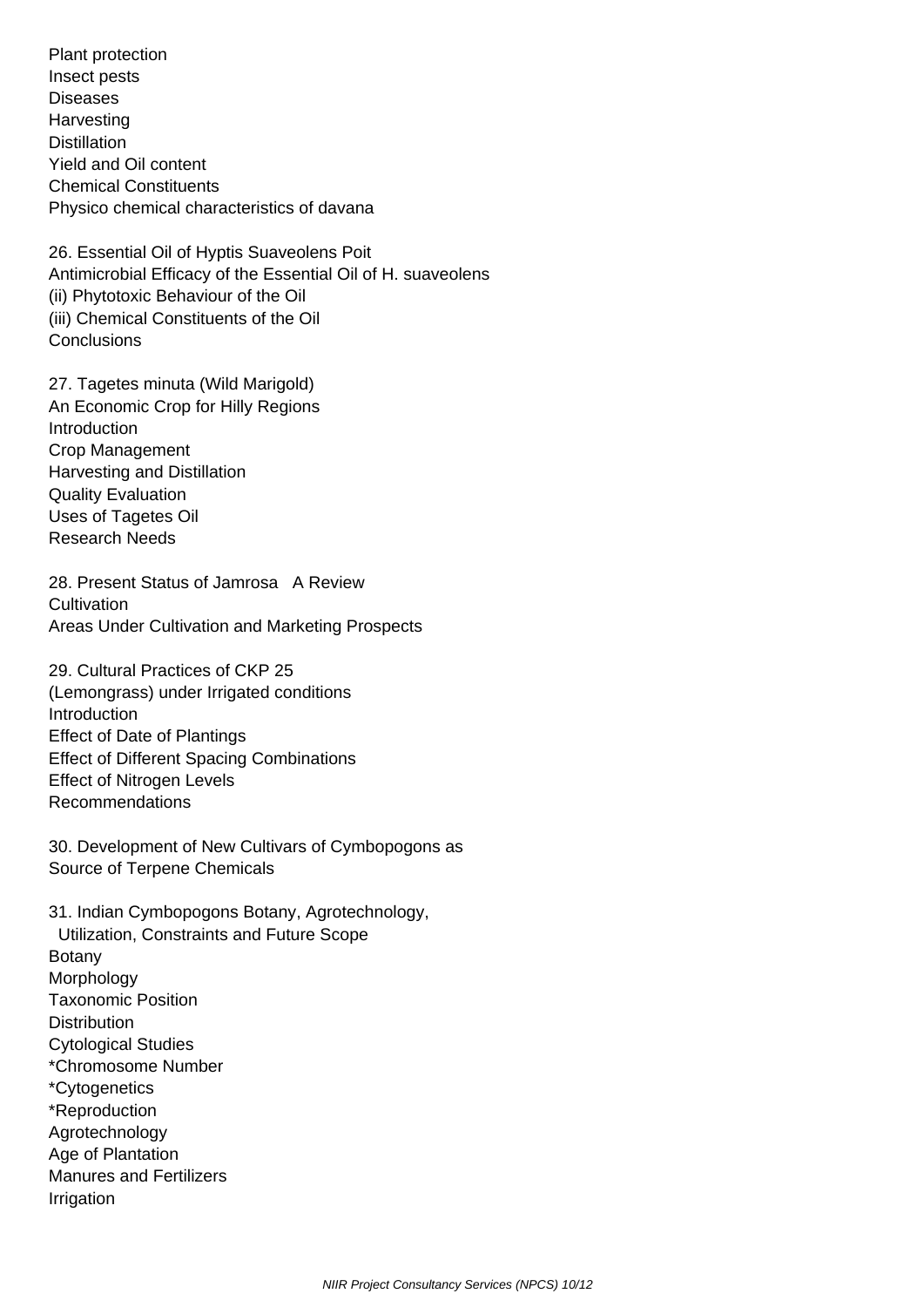Weed Control **Harvesting**  Genetic Improvement **Utilization**  Essential Oils Major Research and Development Constraints Conclusion and Scope for Future Work 32. Growth and Performance of Cymbopogon citratus Stapf., the West Indian Lemongrass and Cymbopogon pendulus (Nees ex Steud.) Wats., the Jammu Lemongrass in West Bengal) Result and Discussion Intraspecific Variation: InterspecificVariation:

 33. Indian Turpentine Oil as a Raw Material for Terpene Chemicals Production of Oil of Turpentine Utilization of Oil of Turpentine Constituents of Oil of Turpentine and their Derivatives

 34.Cultivation of Musk Mallow in Jammu Introduction

 35. Morpho Economic Features of Burma Citronella (Cymbopogon winterianus Jowitt) Introduction **Discussion** 

 36. Oxidation of Y Terpinene and Isolongifolene with t Butyl chromate Oxidation of terpinene (I) Oxidation of isolongifolene (VI)

 37. Scope for Commercial Cultivation of Aromatic Plants in Upper Pulney Hills

## **About NIIR**

**NIIR PROJECT CONSULTANCY SERVICES (NPCS)** is a reliable name in the industrial world for offering integrated technical consultancy services. NPCS is manned by engineers, planners, specialists, financial experts, economic analysts and design specialists with extensive experience in the related industries.

Our various services are: Detailed Project Report, Business Plan for Manufacturing Plant, Start-up Ideas, Business Ideas for Entrepreneurs, Start up Business Opportunities, entrepreneurship projects, Successful Business Plan, Industry Trends, Market Research, Manufacturing Process, Machinery, Raw Materials, project report, Cost and Revenue, Pre-feasibility study for Profitable Manufacturing Business, Project Identification, Project Feasibility and Market Study, Identification of Profitable Industrial Project Opportunities, Business Opportunities, Investment Opportunities for Most Profitable Business in India, Manufacturing Business Ideas, Preparation of Project Profile, Pre-Investment and Pre-Feasibility Study, Market Research Study, Preparation of Techno-Economic Feasibility Report, Identification and Section of Plant, Process, Equipment, General Guidance, Startup Help, Technical and Commercial Counseling for setting up new industrial project and Most Profitable Small Scale Business.